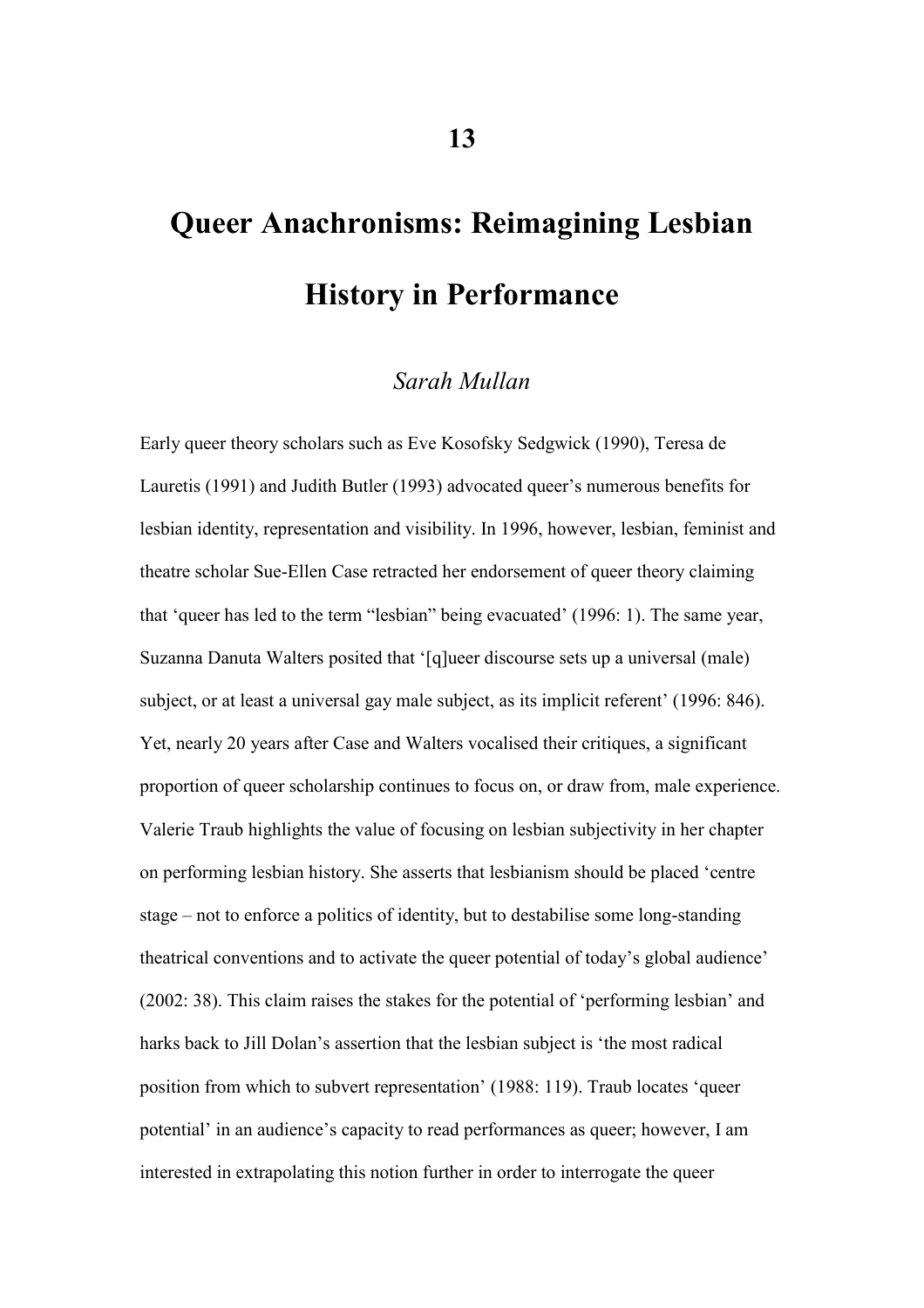potential of the lesbian subject. The centrality of the lesbian subject in Traub's work serves to challenge the 'trope of invisibility' that has surrounded discussions of lesbianism in the early modern period (2002: 36). In a similar vein, this chapter focuses on the London production of *Sappho … in 9 fragments,* a performance that foregrounds a lesbian subject and employs a number of queer performance strategies, in order to intervene in the absence of lesbian subjectivities within queer performance scholarship.

A one-woman show, written and performed by Melbourne-based theatremaker and scholar Jane Montgomery Griffiths, *Sappho … in 9 fragments* charts the biography of Sappho, the 6th-century poet born on the Greek island of Lesbos, who ran an academy for unmarried girls. Only fragments of Sappho's poetry have survived and historical knowledge about her life is limited. She is, however, culturally viewed (in the West) as the 'original' lesbian, and even the terms lesbian and Sapphic are derived from her home and her name, respectively. Following a successful, albeit formative, version of the show (*Sappho*, performed at the Stork Hotel, Melbourne 2007), the Malthouse Theatre in Melbourne commissioned and produced *Sappho … in 9 fragments*, in July 2010. In 2012 the Greenwich Theatre, London, also produced the piece in collaboration with LiveCanon, a poetry ensemble, and the Archive of Performances of Greek and Roman Drama (APGRD) at Oxford University. *Sappho's* material origins are Australian and the subject matter Greek, yet any national specificities are absent in both the London and Melbourne productions. I suggest that the contextual shift from Australia to the UK, mitigated by Montgomery Griffiths' decontextualised script and the omission of local particularities, frames Sappho as a transcultural, transhistorical figure.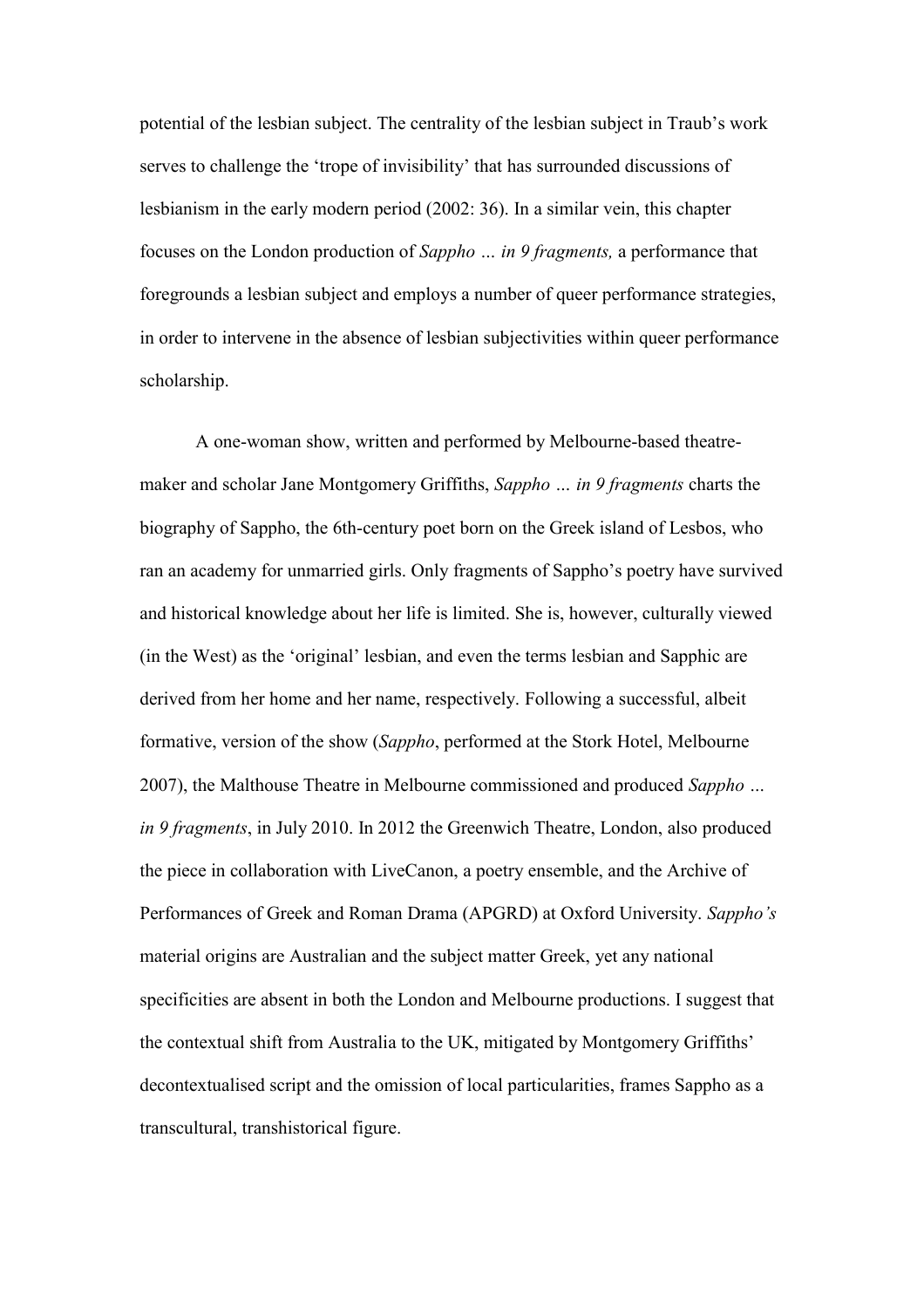Although always performed by Montgomery Griffiths, the use of different dramaturgical devices and staging alters each production's thematic concern. The Malthouse production, for example, was lauded by critics for Marion Potts' striking staging that saw Montgomery Griffiths emerge nude from an ambrosia-filled glass tank, the liquid of which trickled out during the performance to reveal a tray of meat (Ball 2010). The tank provided the backdrop to Montgomery Griffiths' monologue, which is comprised of two narrative voices: those of Sappho and Atthis (Sappho's lover). The production stressed the enigma of Sappho, with emphasis on the continual dissection of her work by (predominantly male) scholars. The London performance, however, on which this chapter focuses, was directed by Helen Eastman and featured a reworked set, composed of mirrors and light bulbs. This new staging shifted focus onto another narrative strand emerging from the production: the interconnectedness and merging of past and present. This chapter, then, aims to do two things. Firstly, it will consider the efficacy of two strategies at work in the performance, which are linked to the foregrounding of lesbian subjectivity: queer anachronism and what I am calling reimagining. Secondly, it will consider the implications of *Sappho's* lack of engagement with the productions' temporal and material context.

There is a preoccupation with the past within contemporary gay and lesbian scholarship. For example, scholars in Europe, Australia, Asia and the US are producing work that aims to challenge the assertion that 'the lesbian did not exist in the past' (Chesser 2008; Faderman 2001; Jennings 2007; Sang 2003; Thadani 1996; Vicinus 2004). One aim of this academic and performance work, according to Judith/Jack Halberstam, is to excavate the 'repressed archive' of non-heterosexual lives that have been 'hidden from history' (2011: 148). Theatre and performance is also participating by utilising this new historical information as source material, as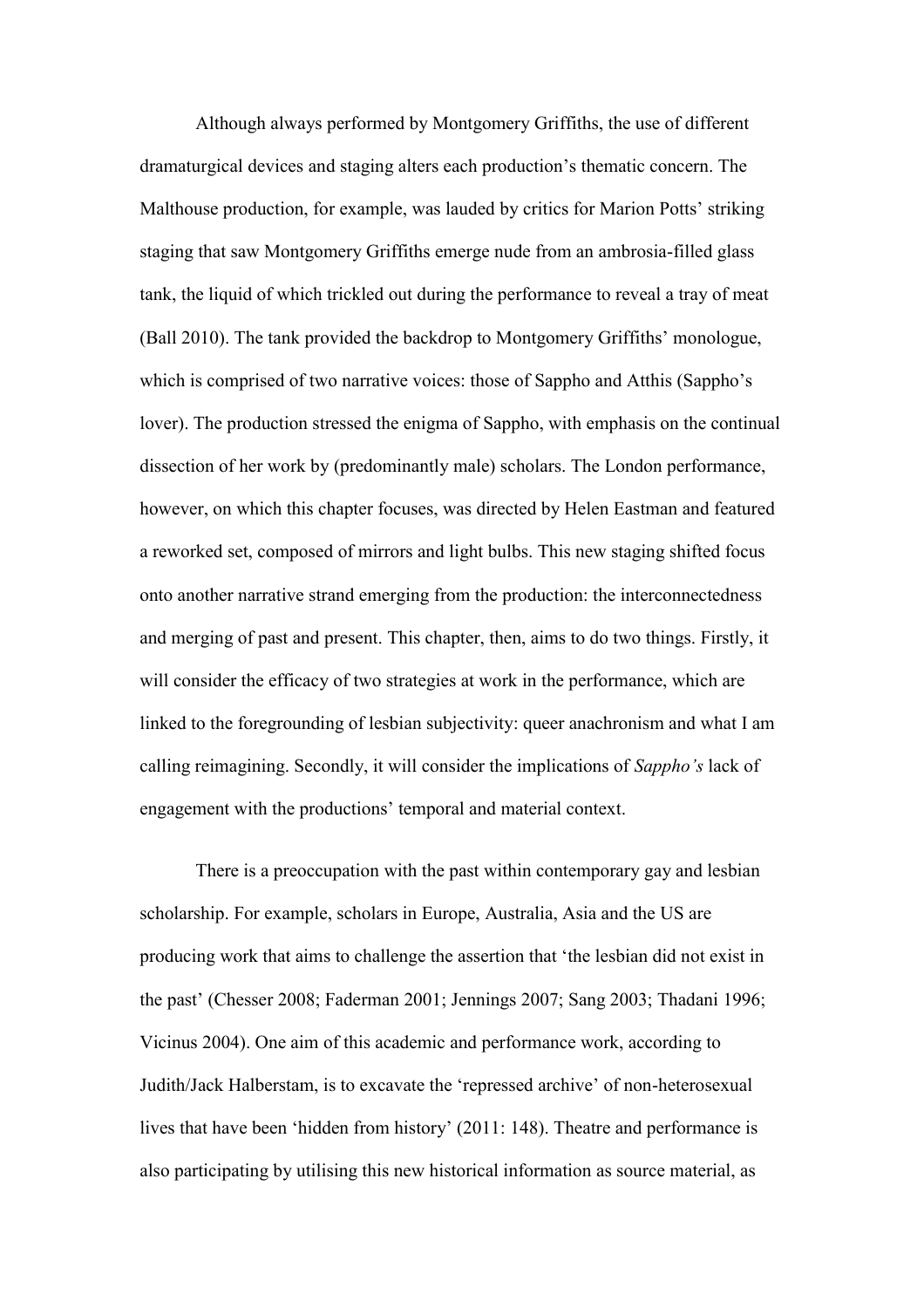seen in Emma Donoghue's dramatisations of the 19th-century biographies of Anne Lister (*I Know My Own Heart*, Dublin, 1993) and Annie Hindle (*Ladies and Gentlemen*, Dublin, 1996), PoMo Freakshow's 'autobiography' of Radclyffe Hall (*RADCLYFFE*, New York, 2012), Lachlan Philpott's biography of Eugenia Falleni, aka Harry Crawford (*The Trouble with Harry*, Belfast 2013, Melbourne 2014 – see Campbell this volume) as well as Montgomery Griffiths's imagining of the life of Sappho (*Sappho … in 9 fragments*, Melbourne and London 2007, 2011, 2012). Carla Freccero argues that it is unsurprising that

a lesbian modernity would want, for its pre-posterity, something called the premodern lesbian, if only, as anachronism, to hold on to the possibility that such a creature might indeed have a future beyond the present, a beyond guaranteed through historical retrospectivity. (2011: 63)

Rather than advocating a lesbian revisionist history, which Halberstam has outlined can problematically collapse identities onto one another (1998: 150), Freccero suggests that there is potential in the state of anachronism (2011: 63). The potential of anachronism, as a performance strategy that renders the lesbian subject visible, yet ensures that she remains transhistorical, is one of the key concerns of this chapter. Carolyn Dinshaw has described the drawing of connections between the past and present as 'a queer historical impulse' (Dinshaw 1999: 1). She defines this impulse as a desire 'toward making connections across time between, on the one hand, lives, texts, and other cultural phenomena left out of sexual categories back then and, on the other, those left out of current sexual categories now' (ibid.). S*appho … in 9 fragments* illustrates this impulse in practice. I posit that the use of the historical figure of Sappho as an anachronism is a form of this queer historical impulse at work,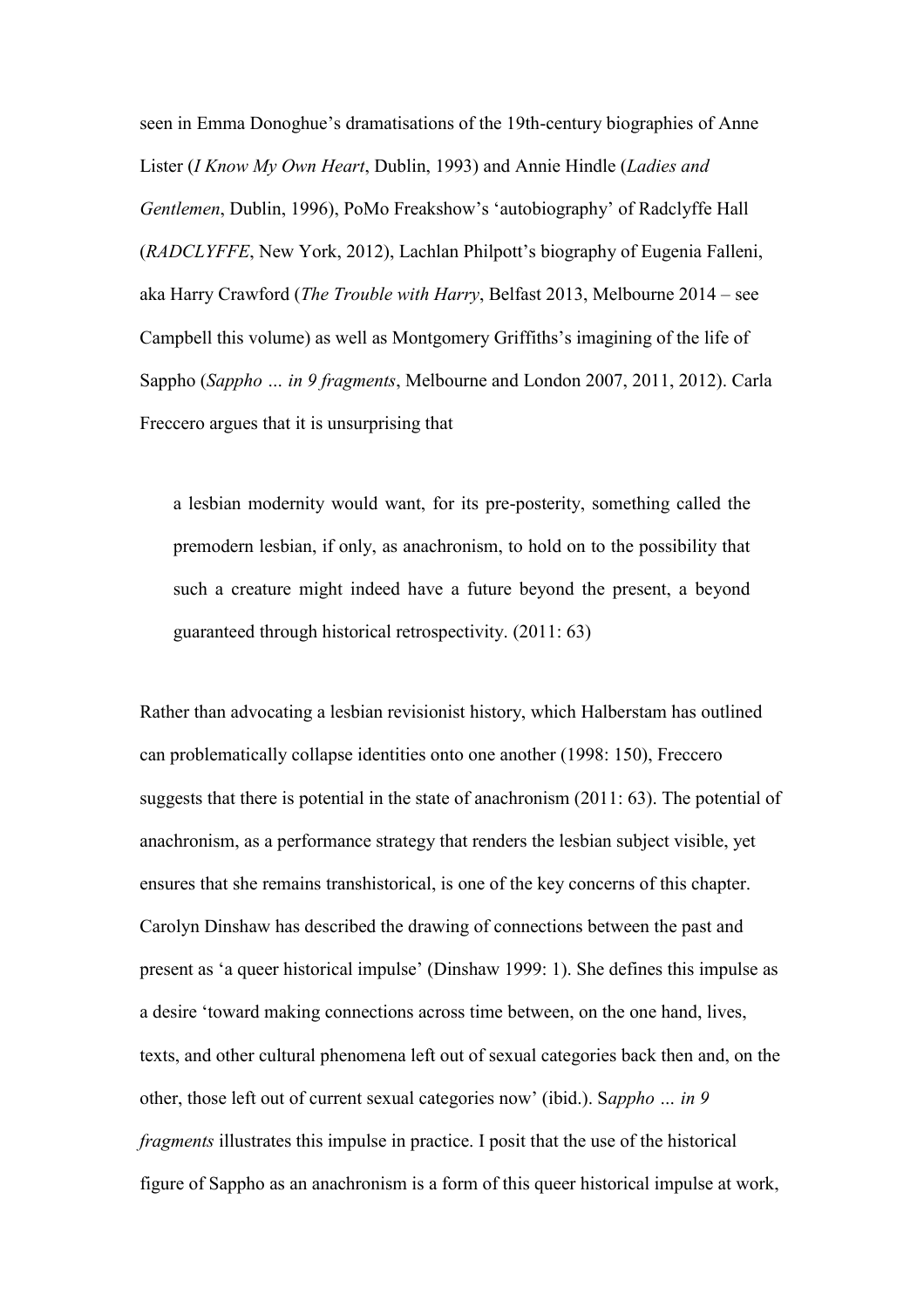and that the connections this anachronism facilitates are productive for challenging the apparent fixedness of lesbian identity.

## **Queer anachronisms**

The occurrence of an anachronism in (queer) historical scholarship constitutes a significant methodological concern, especially with respect to terminology. The dominant position contends that anachronisms should be avoided in the course of accurately recording the past (Syrjämäki 2011).  $\langle x \rangle$  =  $\langle x \rangle$  Consequently, the term 'anachronism' and the charge of 'anachronistic' have garnered negative connotations within historical scholarship and practice (Syrjämäki 2011). Nevertheless, the editors of *The Lesbian Premodern* seek to put pressure on these adverse associations, in addition to endorsing another semantically weighted term, 'lesbian'. They argue that '[t]he term lesbian is widely regarded as essentialist, historically redundant and limiting' and ask, 'when has using the term "lesbian" *not* been an anachronistic gesture?' (Giffney *et al.* 2011: 1, original emphasis). This question identifies the complications of categorising historical 'lesbian' relationships. It implicitly draws attention to the creation of alternative labels such as 'romantic friendships' (Vicinus 2004: xvii) and 'lesbian-like' (Bennett 2000: 9) – labels pioneered by historians who are cautious with the use of a term such as 'lesbian' outside of its own historical context. The advent of queer epistemologies, however, has also served to render the term 'lesbian' anachronistic in the present. Lesbian, has become a 'sticky sign', to borrow Sara Ahmed's concept, through its accrued associations with identity movements and essentialist politics (2007: 91). This has produced an assumed prescriptiveness, which stands in contrast to queer's insistence on fluidity and anti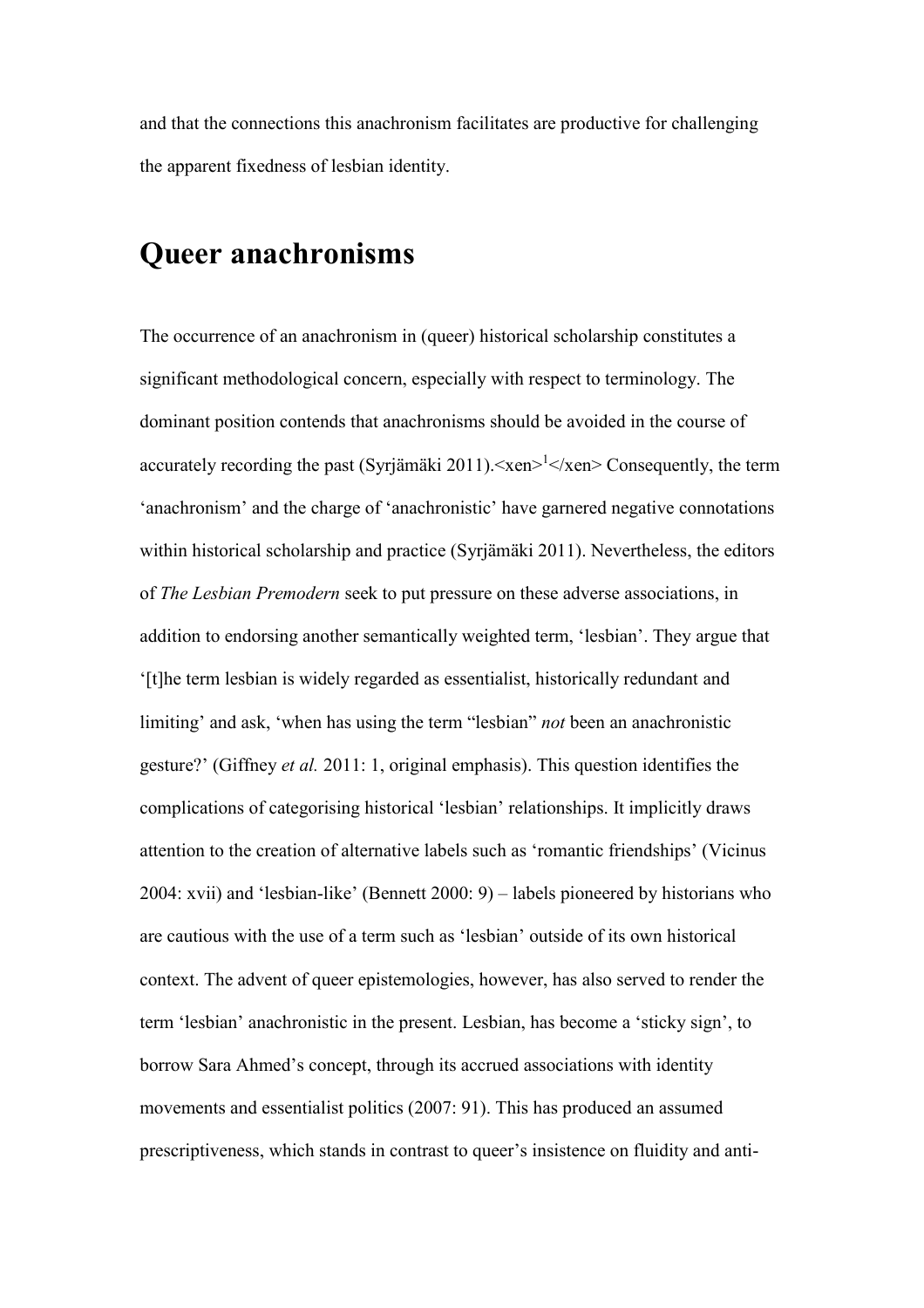essentialism, resulting in an anachronistic shadow being cast over the seemingly stagnant term 'lesbian'. Freccero's aspiration for a future 'guaranteed through historical retrospectivity' affirms that the contemporary lesbian's position is viewed as somewhat precarious in this current moment that is suspicious of identity-based subjectivities (2011: 63). Montgomery Griffiths, however, uses anachronism to challenge fixed conceptions of 'lesbian' identity.

An anachronism, in itself, can be viewed as inherently queer. It fits into current formulations of queer temporality, which challenge conventional conceptions of time and advocate a move away from linear timelines; the temporal flux that typifies an anachronism defies 'straight' linearity (Edelman 2004: Halberstam 2005). An anachronism in performance facilitates an interaction between past and present, and has the potential to challenge the fixedness of identity labels, such as lesbian. I use the phrase 'queer anachronism' to foreground the queerness of anachronism, and draw on Elizabeth Freeman's concept of 'temporal drag' to provide a useful critical lens for considering the efficacy of the anachronistic figure in this production. $\langle x \rangle$ en $\langle x \rangle$  Freeman suggests that 'drag' can be thought of as a temporal phenomenon, citing the example of 'the gravitational pull that "lesbian" sometimes seems to exert upon "queer" ' (2000: 728). This pull of one shared political outlook upon another can create what Freeman describes as a 'bind', which is the complication of not wanting to renounce a history such as feminism or lesbian feminism 'even as we move away from identity politics' (ibid.).

*Sappho … in 9 fragments* is segmented into nine sections; Sappho speaks during the odd-numbered fragments, recounting her history, while Atthis (Sappho's lover) recounts her love affair with a modern Sappho in the even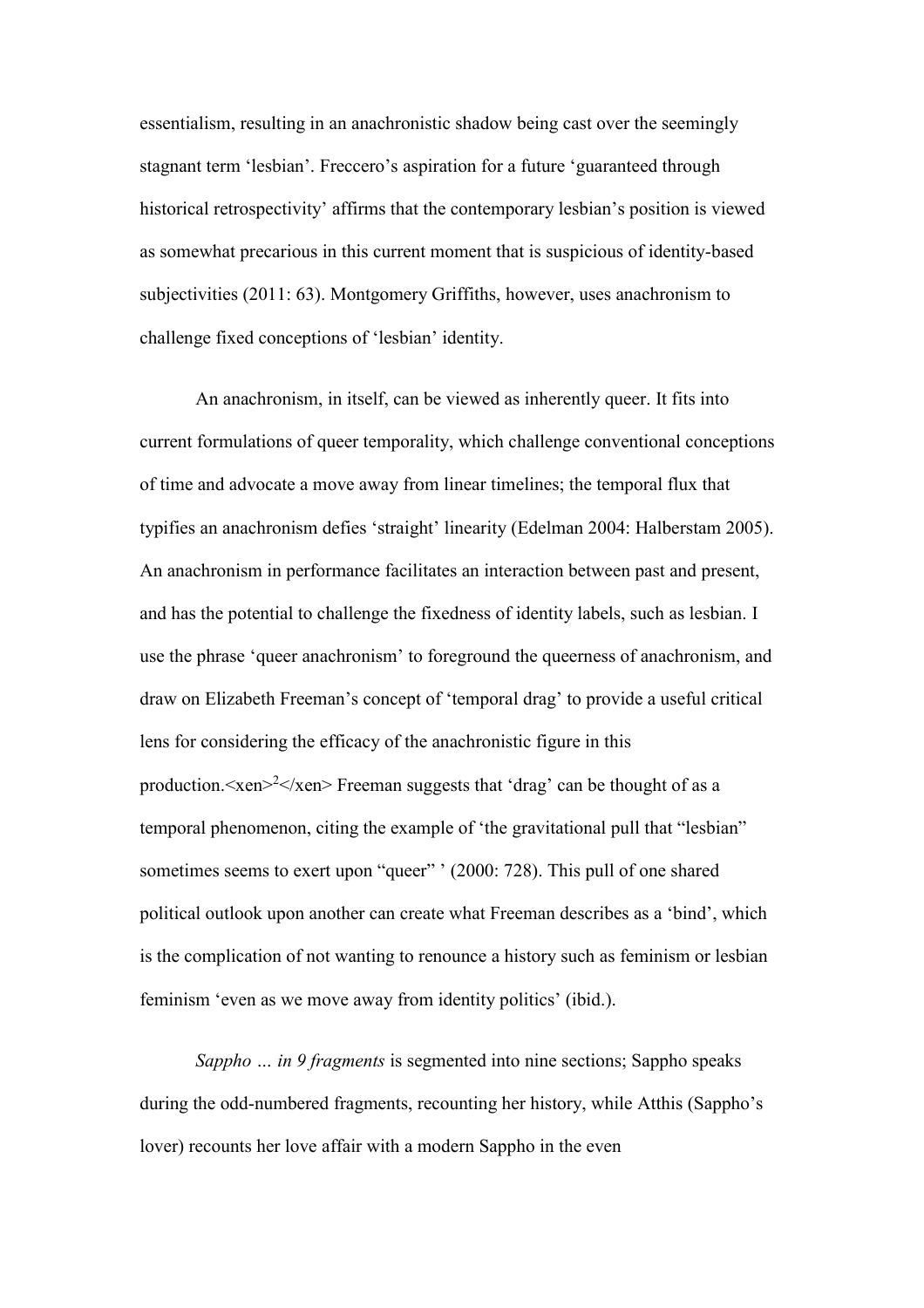fragments. $\langle x \rangle^3 \langle x \rangle$  The London set is composed of nine identical framed mirrors on wheels, placed below nine identical light bulbs. The staging tracks the linear development of the play, one light bulb for each fragment. As the production progresses, it becomes apparent that the modern Sappho of whom Atthis speaks is not the same Sappho that addresses the audience in the odd fragments. Yet, conversely, it is suggested that they are parts of one whole. This co-presence is key for facilitating connections between the past and present (in Freeman's terms the 'pull' of the past on the present). In the first instance, Montgomery Griffiths drags the historical figure into the present in the choice to 'put on' the character of Sappho in the odd fragments. By embodying historical Sappho, Montgomery Griffiths uses a literal form of temporal drag to perform historiography; an act that assigns value and legacy to Sappho's past. Secondly, the dual presence of the modern and the historical implies that different connections can be found across the pair. The connections with historical Sappho, however, rely on how anachronistic she appears to the audience. In the performance, there is a clear difference in the voices of Atthis and Sappho, yet both speak in contemporary prose. To ensure that she does not appear outdated, the production chose not to allot a period style of speech to historical Sappho. This strategy collapses the temporal distance between historical and modern Sappho, resulting in a queer anachronism which, although technically out of time, does not seem out of date. Again, this asserts that the historical is of use to the present and, arguably, implies that there is still a place for 'lesbian' within queer's preoccupation with fluidity.

Importantly, however, in *Time Binds* Freeman suggests that temporal drag should aim to illuminate the porousness of temporality rather than rendering the past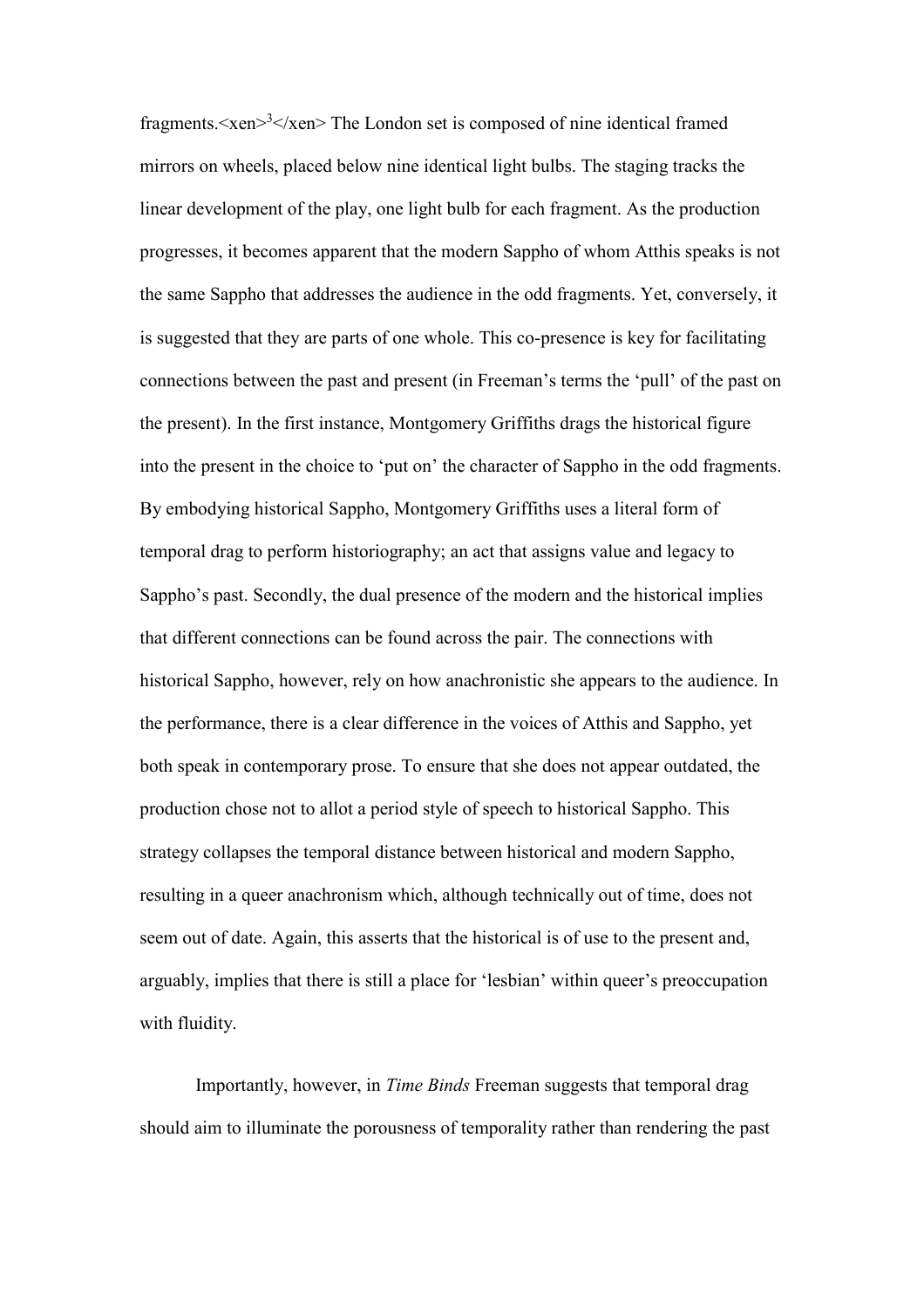fully present. In her discussion of Frankenstein's monster she illustrates how an historiographic practice can illuminate this porousness:

the past takes [the] form of something already fragmented, 'split,' and decaying, to which the present and future are somehow porous in an analog way, and for which bodies are both metaphor and medium. In this sense the body is not a 'body' at all but a figure for relations between bodies past and present. (2010: 116)

Rather than utilise the temporal distance between the past and the present simply to explore Sappho's historical biography, Montgomery Griffiths uses her body as a tool to facilitate the co-presence of the past and the present. Modern Sappho is afforded an ephemeral presence through the body of Atthis, who is the medium through which the audience come to know her. Atthis also serves as the filter through which parallels are drawn between both modern and historical figures of Sappho. This ensures that modern Sappho is not physically present and if, as outlined previously, both figures are parts of the whole, then consequently the 'complete' figure of Sappho is unable to be fully present.

This porousness is key to illustrating how temporal drag is present in the creation of identity. As the narrative becomes more complex, through the weaving of Sappho's verse into the playtext's prose, the audience is invited to see how Atthis is interrupted by and bound to the past:

#### *And the full moon rose*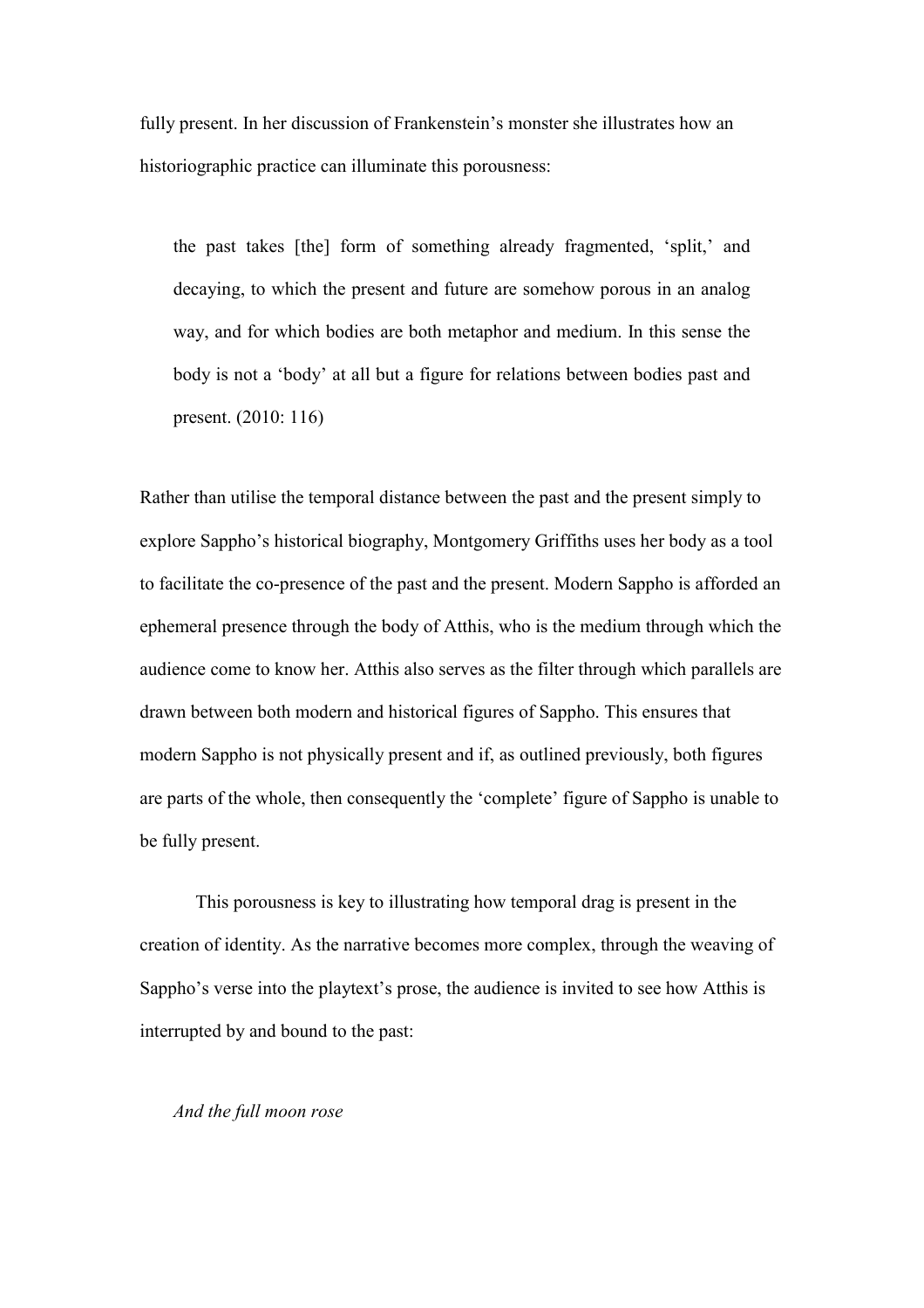My teeth are chattering

*And the woman stood*

I ache for her; I yearn for her.

*Around the altar*

And it's freezing but I'm sweating as I look at her

And she comes to me now. Her damp cashmere coat brushes on my naked flesh. Those perfect, manicured fingers reach out and touch my breast, my nipple, red nails tracing the circles of the moon. And then move further…

*Soft mound, moist with dew*

Further still …. Truly, I am close to death…

*And Aphrodite's golden cup … sweet nectar.*

I spread my legs for you on synthetic fibre pillows. (Montgomery Griffiths 2010: 21, original emphasis)

In this sex scene between Atthis and modern Sappho, described by Atthis in Fragment Six, direct quotations from Sappho's poetry are interspaced between Atthis' memory of her seduction. The inclusion of Montgomery Griffiths's 'free translation' of Sappho's poetry, which makes up '25–30 per cent of the play' introduces the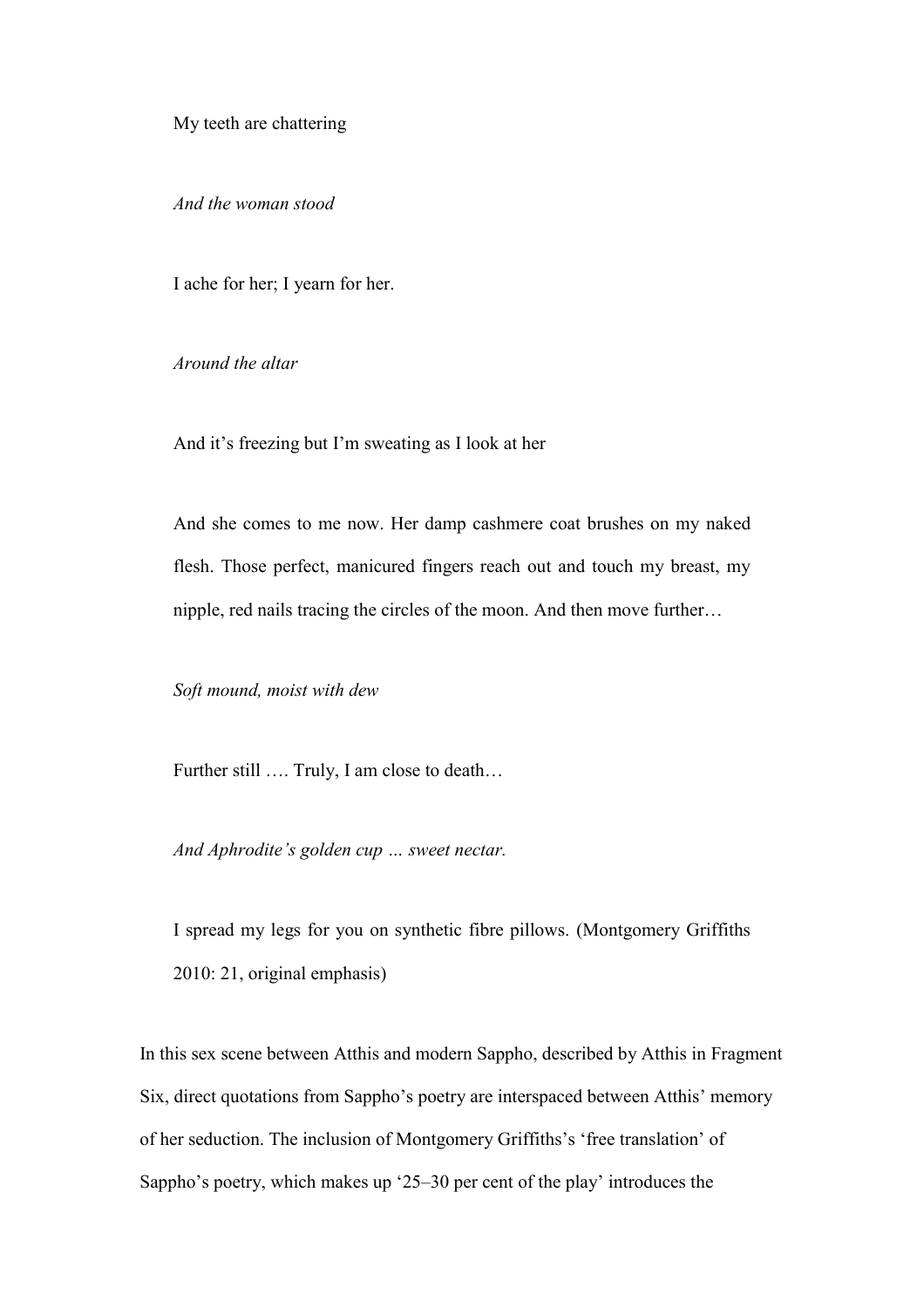'authentic' voice of Sappho (Montgomery Griffiths 2010: xxxiv), in direct contrast to the contemporary prose of Atthis and historical Sappho. Further quotations intersperse Atthis' monologue as she details the turbulent ending of her love affair with the modern Sappho. In performance, the narrative voices begin to merge; it is less clear which words are Atthis' and which are Sappho's poetry in performance. Montgomery Griffiths makes no attempt to offer a separation. Positioning Sappho's poetry alongside an historical reimagination and contemporary interpretation during the moments of emotional/sexual climax creates a sense of the repetition of history: cycles of romance and break-ups that continually occur, feelings of lust and loss that are communal. Not only does this facilitate further connections between the past and the present, but it also implies that collective identity, such as 'lesbian', is continually constructed by history.

The connection between history and identity in the play is also used to destabilise what is often held as the essence of lesbian identity in popular discourse: the belief that lesbians only have sex with women. Charlotte Aston touches on this core notion of lesbian identity when she writes,

Once upon a time in the good old days, after Stonewall, but before Madonna, there was a thing called a lesbian. She wore dungarees and clumpy boots, had cropped hair, didn't wear make-up, and never NEVER slept with men because to do so was treason. (1996: 158)

Although this description of 'a lesbian' is both comically dated and clichéd, it does explicitly portray how having male sexual partners has been viewed as the ultimate taboo in certain lesbian communities. While lesbians are no longer expected to fit into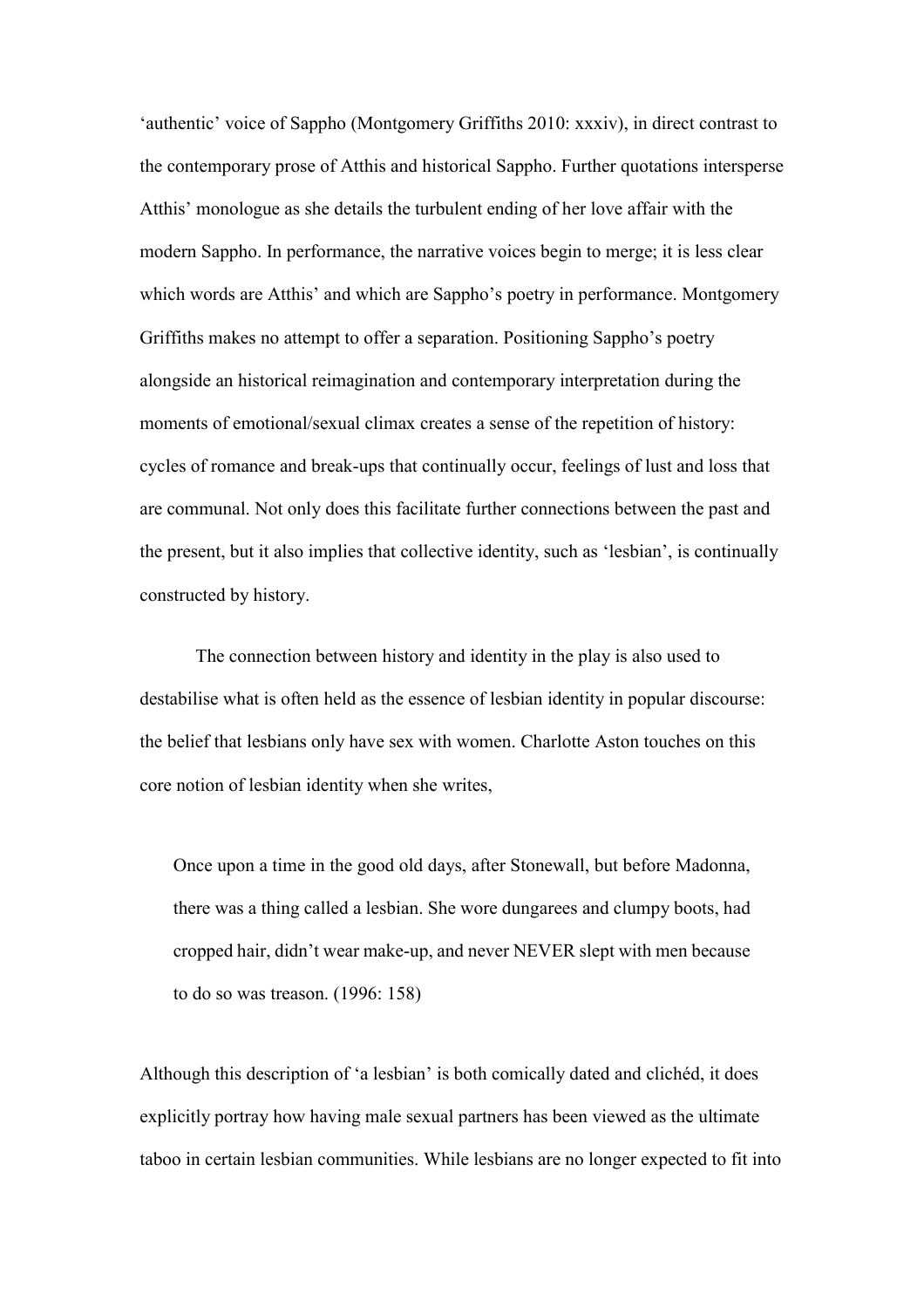the mould outlined by Aston, a general assumption still remains that lesbians will only have sexual encounters with women.  $\langle xen \rangle^4 \langle xen \rangle$  This idea is first challenged when historical Sappho acknowledges her marriage to Croesus stating, 'Wife/Improbable I know, but we all have to make compromises […] We had a little understanding: he had his boys, I had my girls ... / But of course we did our duty' (2010: 10). The term 'duty' is evocative of a requirement rather than an active choice and serves subliminally to suggest that the relationship is the product of social necessity rather than love or desire. Later in the piece, however, this is further complicated when historical Sappho lists some of her former lovers:

I had them all you know. Or rather they had me. Or rather, they thought they had me ... Rough, tough, Greeks and aspirational Romans ... hairy sweaty men […] Solon-Athenian, father of the legal system, […] And Plato, so sensitive, such a serious young man, […] And occasionally, that special one … the special, secret tryst … my narcissistic fuck … like looking at myself in a mirror, only with a dick … Catullus[…] All these lovers, who had the privilege of thinking they had me intact. Not my preference but better than nothing. Lie back and think of Lesbos. (2010: 17–18)

The word choice is of particular note, as it ensures that these liaisons cannot be written off as further duty, but rather are encounters that she enjoys, even with the admission that they are not her preference. Selina Busby and Stephen Farrier, in their discussion of fluid identity in the work of Sarah Kane, cite journalist and gay activist Chris Woods (1995: 31) who states that '[q]ueer is now a generic term for a generation of homosexual men and woman who revel in opposition[….] A central conviction is that homosexual identity is self-constructed. Therefore, why not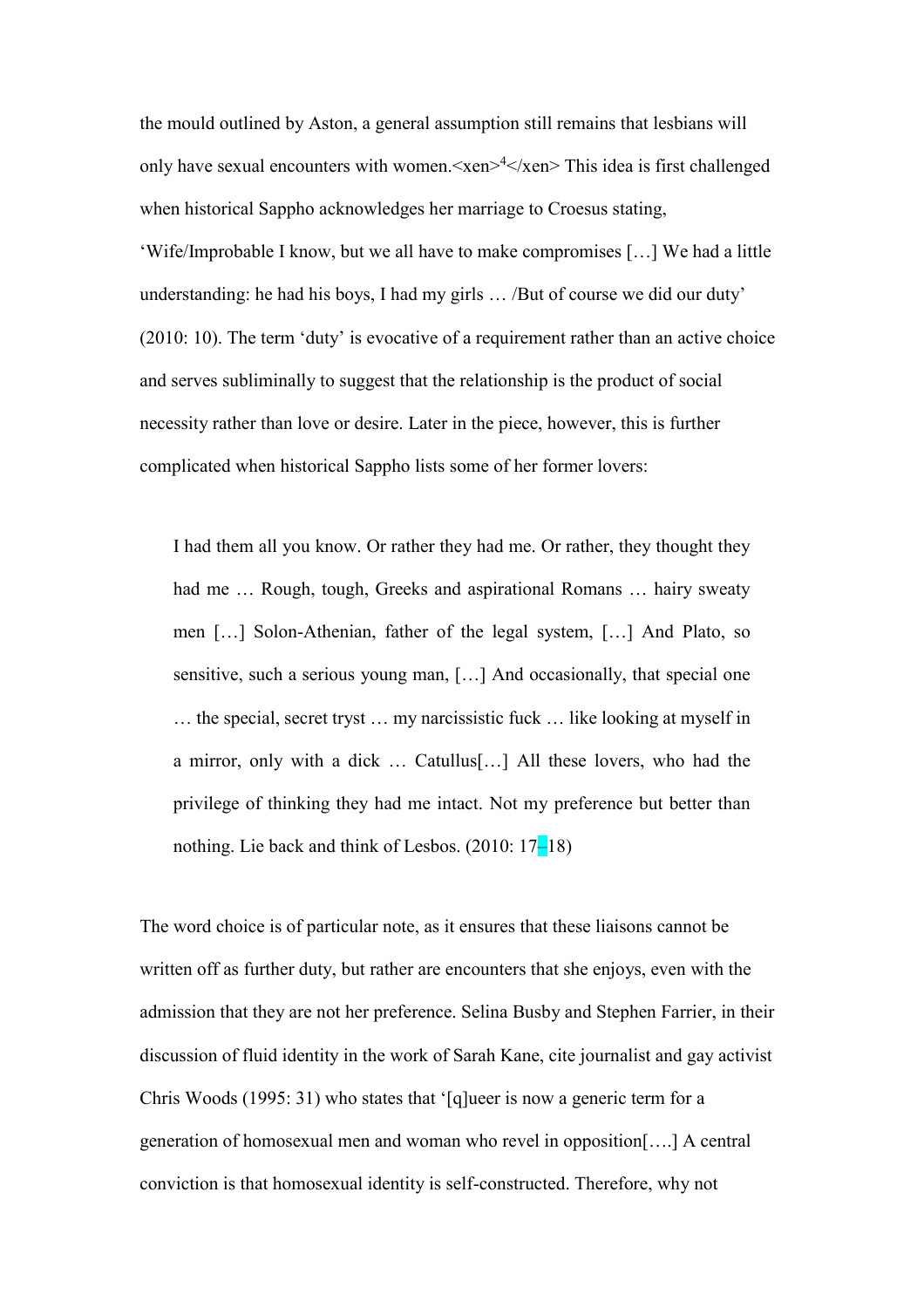reinvent?' (2007: 144). The performance draws attention to Sappho's cultural position through self-imposed titles such as the original 'lesbian pin-up' and mother to 'the daughters of Lesbos'(2010: 8). As such, a reinvention of 'lesbian' occurs with the detailing of Sappho's sexual history. Traub has stated that 'one of the aims of queer historiography should be to deconstruct modern identity categories, indeed, to insist on all identity as unstable, contradictory and in flux'; the choice here to incorporate a list of male sexual partners destabilises the core notion of lesbian identity (2007: 136). Historical Sappho, then, demonstrates that lesbian identity is not as coherent as the present may make it appear. Using the 'original' lesbian to foreground this incoherence suggests that perhaps it is time to reimagine the idea of 'being' a lesbian, in relation to the in/stability of sexual preference and more broadly.

# **Reimagining history: An alternative lesbian methodology**

The creation of gay and lesbian histories has been fraught with challenges resulting in many queer historical scholars championing, as Elizabeth Freeman summarises, 'eclectic, idiosyncratic, and transient archives including performances, gossip, found objects and methods (or anti-methods) that rely on counter-intuitive juxtapositions of events or materials' (2007: 162). In trying to document and account for the history of contemporary lesbian performance in London (UK), my doctoral research draws on performance listings, reviews and interviews; although all performance histories are necessarily partial, lesbian performance history has not been formally archived or extensively researched and, therefore, is particularly incomplete. Significantly, the poetry of Sappho is also not whole, nor indeed is Sappho's own history, which has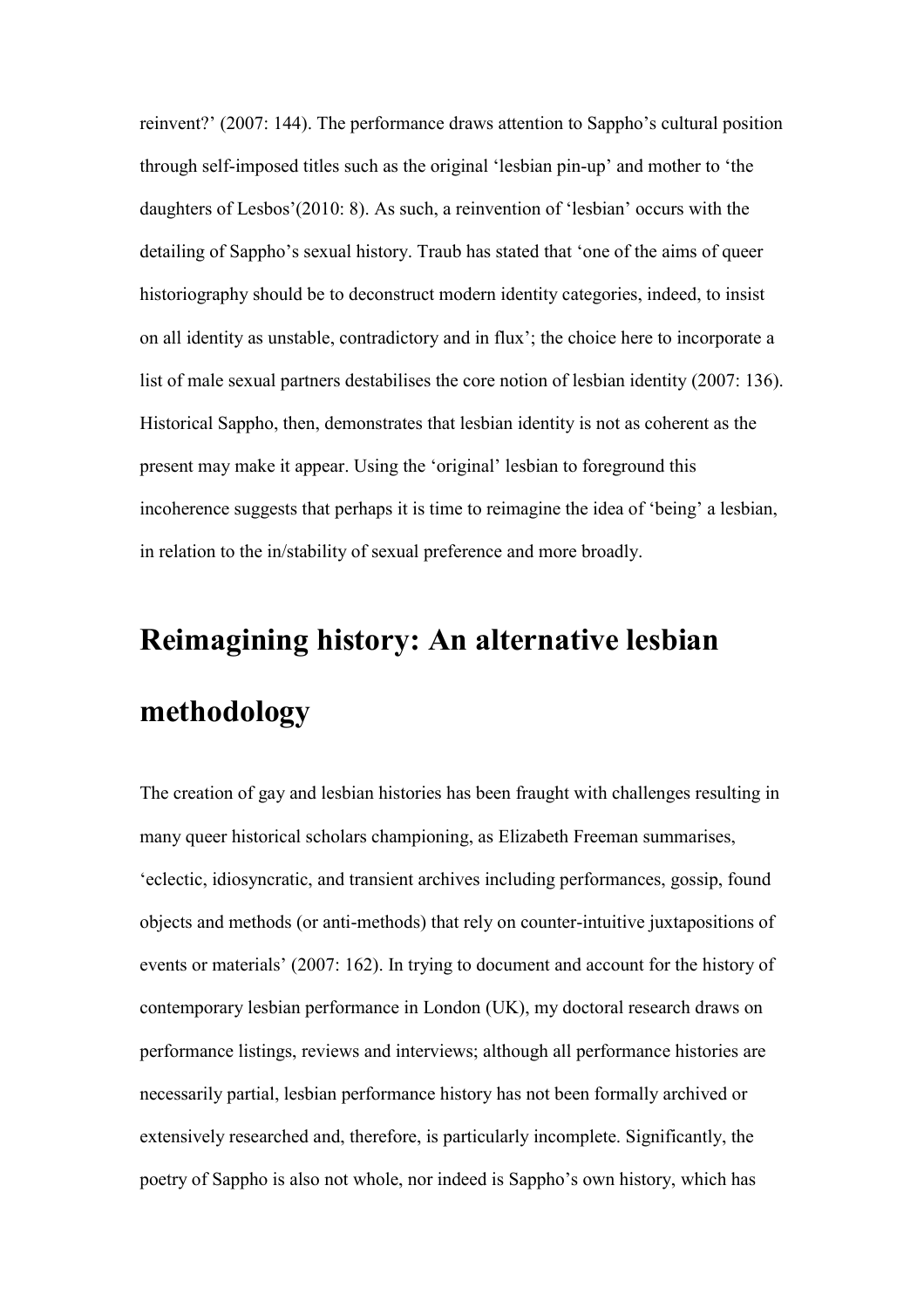been fragmented and subject to numerous revisions over time. *Sappho … in 9 fragments* explores the continually revised history of Sappho and exploits the lack of historical certainty about Sappho's life by reimagining her past. Linda Garber's recent scholarship focuses on a number of novels and films which 'need to imagine what the traditional historical records refuse to provide' (2011: 190). She identifies that the creation of lesbian fictions has been a common solution to a lack of historical evidence and postulates their creation results from a need for 'the possibility of ourselves or those "like" ourselves in the past' (ibid.). Not only is Sappho herself, as Montgomery Griffiths exclaims in the performance, 'a great big gaping HOLE' (2010: 8), but she also typifies the lack of a complete or 'whole' past available for lesbians. Reimagining historiographies, then, is an alternative methodology for the recovery of lesbian history when a formal historical archive is absent.

The production, however, is self-reflexive about its own role in creating yet another historiography of Sappho in order to negate the constant risk that Montgomery Griffiths's representation become *the* representation of Sappho. For instance, at various points in the production, Montgomery Griffiths situates mirrors around her body causing the reflection to fragment and multiply. Although in one sense Sappho may appear whole, the multiple reflections very literally draw attention to Sappho's fragmentation. The mirrors are also spun to reveal a chalkboard upon which Sappho educates us on her academic history, a makeshift tracking map which charts her exile from Lesbos, and pin board of the remaining fragments of poetry, which are torn off to reveal a mosaic of Sappho. The back of these mirrors highlight the construction of Sappho's own history and how she has been built up from minute fragments to create a whole. Any connections felt towards Sappho, then, are framed only as connections with fragments of her constructed identity. This provides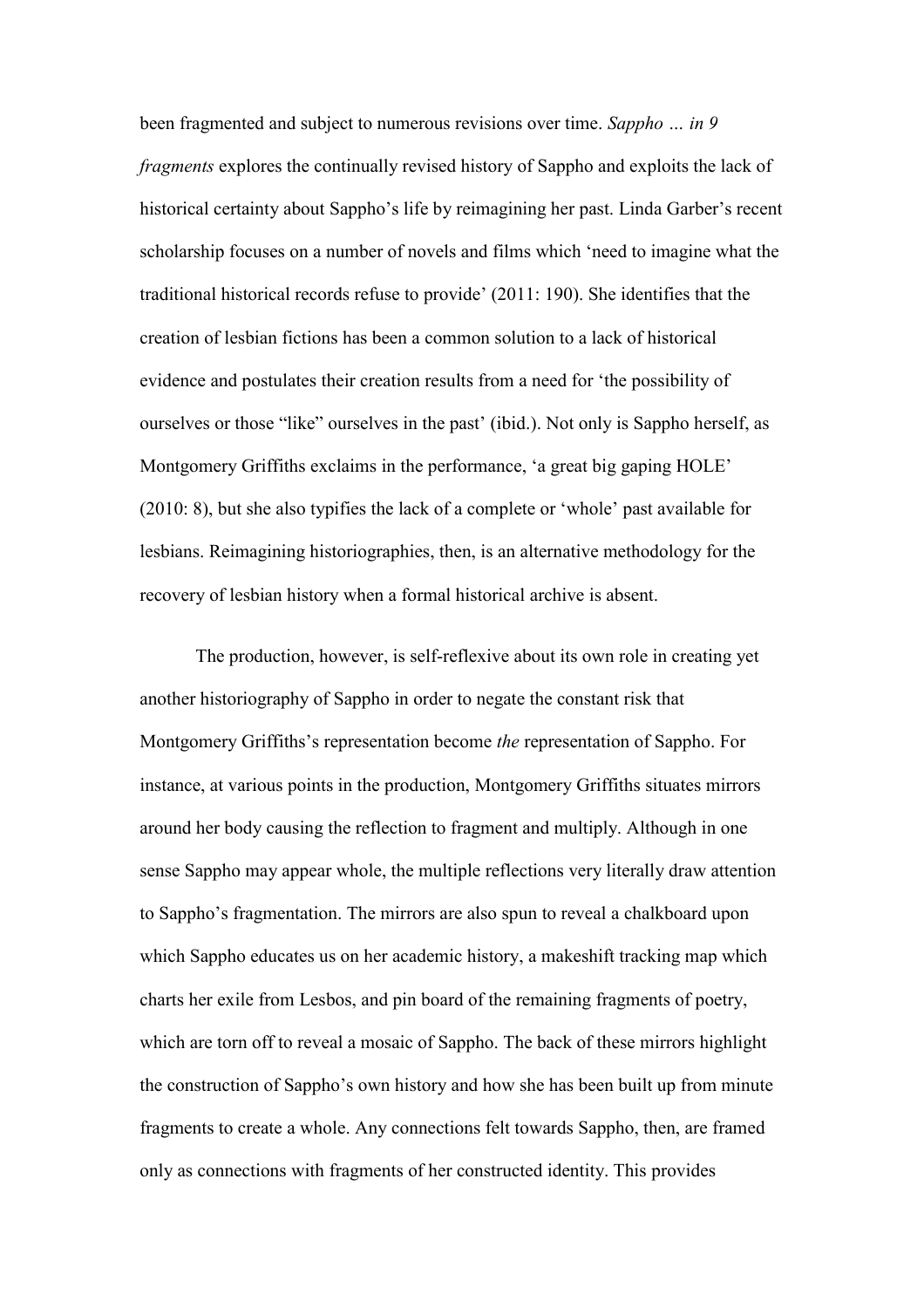recognition of similarities but, importantly, also the impossibility of complete identification with the past.

Despite its foregrounding, then, of lesbian subjectivity, this self-reflexive reimagining facilitates an unfinishedness that allows the representations of Sappho to maintain their queerness. Jonathan Goldberg and Madhavi Menon have called for 'acts of queering that would suspend the assurance that the only modes of knowing the past are either those that regard the past as wholly other or those that can assimilate it to a present assumed identical to itself' (2005: 1616). The queer anachronism utilised in Montgomery Griffiths's piece works to present a new way of knowing the past. The two narrative voices of Sappho are representative of the various identities that have been rewritten of and for Sappho over time. Therefore, from the outset, Sappho is queered through Montgomery Griffiths's move to present a literalised embodiment of the fragments of poetry that exist rather than presenting Sappho as an intact entity. In presenting various narrative voices and two strands of identity, history and love affair, which are all attached to the same base, the piece ensures that Sappho remains queer in the sense that Nikki Sullivan articulates, as 'in the process of ambiguous (un) becoming'(2003: iii).

## **Decontextualising Sappho**

*Sappho … in 9 fragments* affirms Sappho's position as the 'original' lesbian and frames her as a transcultural, transhistorical figure. The reimagining of a historical European lesbian poet, however, within a production materially produced in Australia is worth reflection. In the introduction to the published playtext, Montgomery Griffiths acknowledges that *Sappho* 'is compounded by its role in a larger academic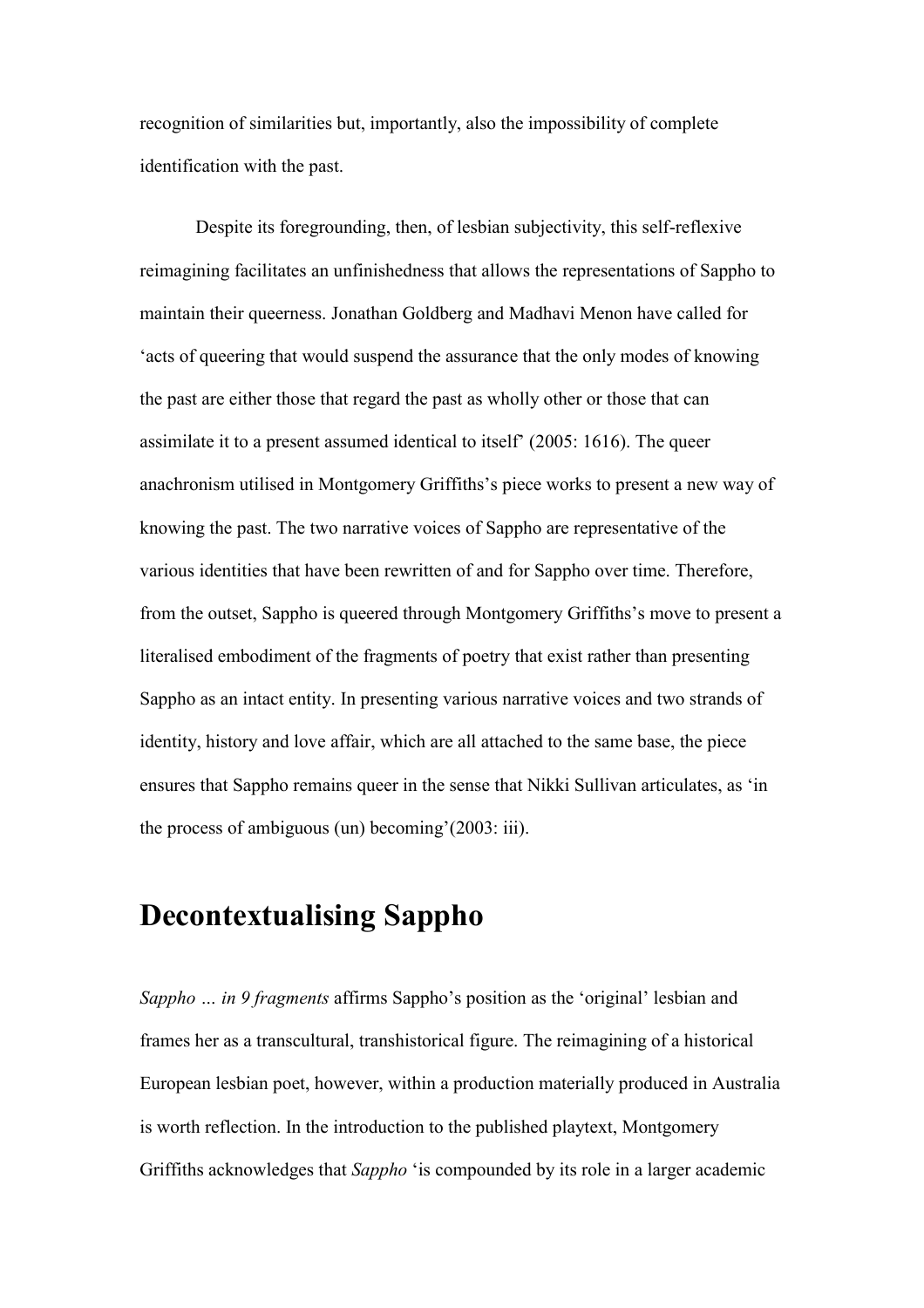research project, 'Staging Sappho: towards a new methodology of performance reception' (2010: xv). This project, funded by the Australian Research Council, makes use of Montgomery Griffiths's research specialisms (classics and translation) and subsequently illuminates the pragmatic rationale behind the choice of protagonist. There are, then, sets of conditions surrounding this production that make Sappho an attractive figure to explore.  $\langle x \rangle^5 \langle x \rangle$ 

Australian playtexts such as *The Trouble with Harry* (Philpott 2014) and *Historia* (Janaczewska 1997) have managed to foreground female same-sex desire and embed local specificities; *Sappho … in 9 fragments'* impulse, however, is towards the trans-geographical. Although this results in the removal of local specificity, there are benefits to focusing on a dominant figure in a decontextualised mode. In this instance, it offers the opportunity to challenge some central assumptions regarding lesbian identity, and this decontextualised figure of Sappho enables connections to be made across time and cultures. Traub has posited that a focus on the lesbian subject can 'profitably pressure how female characters are represented and erotic desire thematized' (2002: 39). The stripping out of cultural specifics in *Sappho … in 9 fragments* ensures a foregrounding of the lesbian subject, and its queer potential. In Fragment Seven, historical Sappho discusses how her homeland has become synonymous with 'women who love women' and proclaims 'orientation replaces location' (2010: 23). This sentiment neatly encapsulates the London production of *Sappho … in 9 fragments*. Local specifics are elided in favour of placing sexual orientation and identity centre stage, a move that subsequently allows the assumptions surrounding lesbian identities to be productively challenged.

<en-group type="endnotes">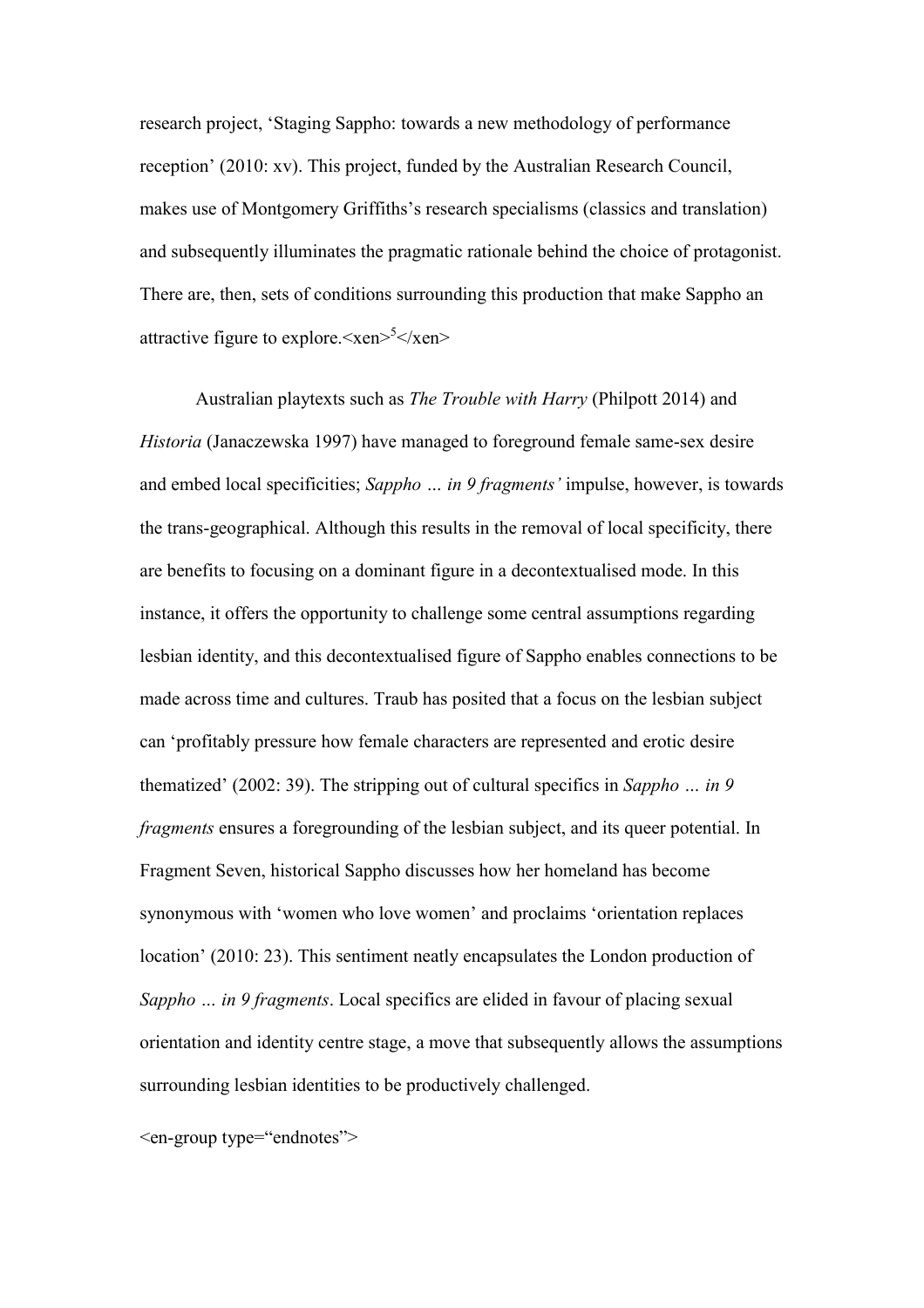<en><label>1</label> 'Anachronism' is defined by the *Oxford English Dictionary* as 'anything which was proper to a former age, but is […] out of harmony with the present'. $\le$ /en>

<en><label>2</label> Despite positing that an anachronism is fundamentally queer, 'queer anachronism' places some distance between the aforementioned negative connotations that surround anachronism and the term's queer potential. $\le$ /en> <en><label>3</label> For the purpose of this analysis, these voices will be discussed as 'historical Sappho' and 'modern Sappho' in order to eliminate confusion over

which fragment of identity is being considered. $\le$ /en>

 $\leq$ en $\geq$ label $\geq$ 4 $\leq$ label $\geq$ This view is not outdated. In May 2012 *DIVA* (the monthly glossy magazine for lesbians and bi women in the UK) ran an article, 'Are You Guy-Curious?', which detailed the stigma attached to gay women who sleep with men and the difficulties they face in retaining the label lesbian. *DIVA* also highlighted that the unwillingness to discuss this idea has even resulted in a lack of terminology for this sexual fluidity, which *DIVA* have named 'guy-curiosity'.

<en><label>5</label> The London production was also performed as part of the Performing Sappho conference, jointly organised by Monash University, the APGRD and Oxford University in 2012.</en>

</en-group>

### **References**

Ahmed, S. (2007) *The Cultural Politics of Emotion.* New York: Routledge.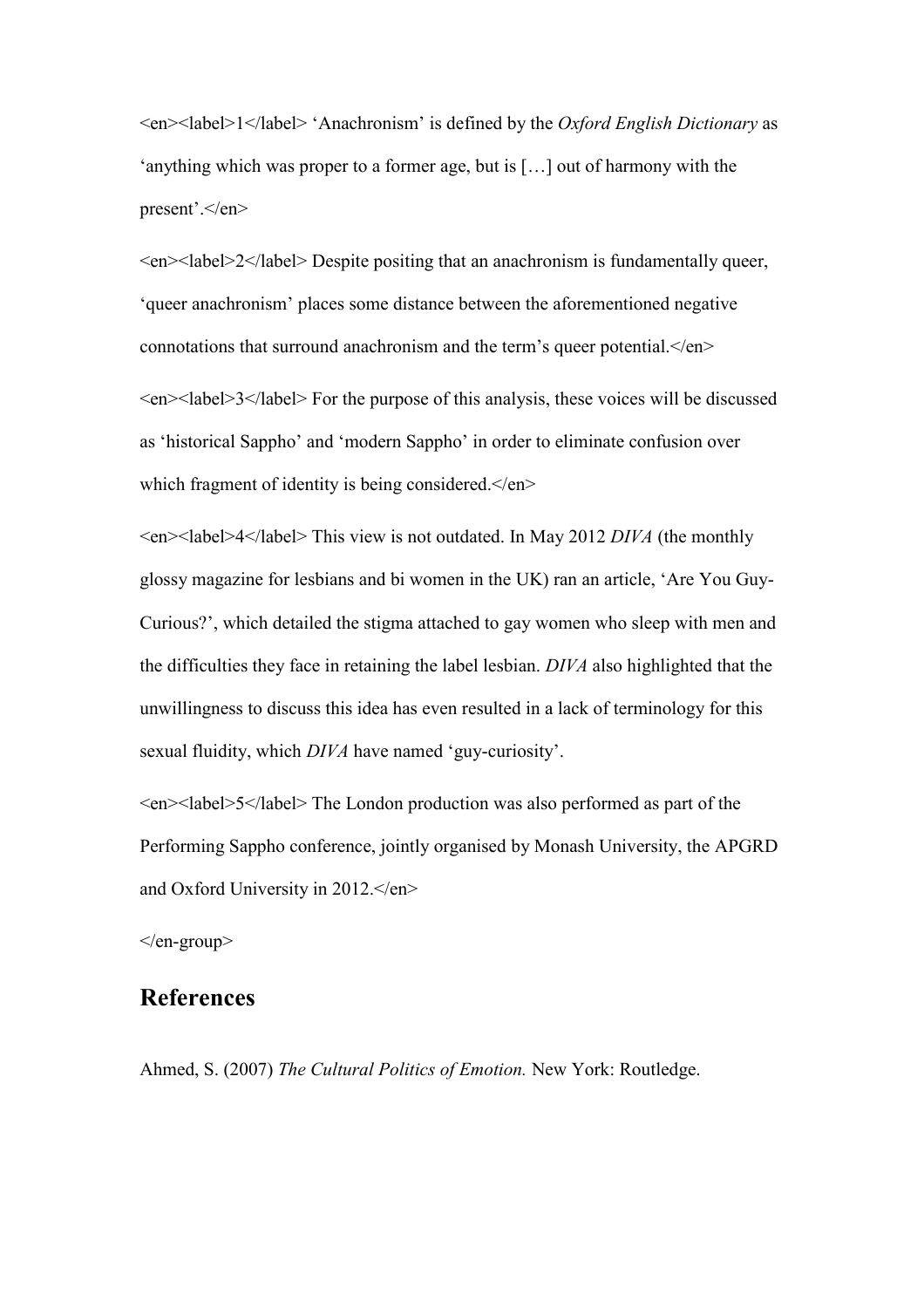Aston, C. (1996) 'Getting Hold of the Phallus: "Post-Lesbian" Power Negotiations', in Godwin, N. Hollows, B. Nye, S. (eds) *Assaults on Convention: Essays on Lesbian Transgressors.* London: Cassell. pp158-177

Ball, M. (2010) Available from

http://www.theage.com.au/entertainment/theatre/sapphoin-9-fragments-20100806- 11o5x.html.

Bennett, J. M. (2000) ' "Lesbian-Like" and the Social History of Lesbianisms', *The Journal of Sexuality.* Vol.9, Nos.1–2, pp 1–24.

Busby, S. and Farrier, S. (2007) 'The Fluidity of Bodies, Gender, Identity and Structure in the Plays of Sarah Kane', in Godiwala, D. (ed.) *Alternatives in the Mainstream II: Queer Theatres in Post-War Britain*. Newcastle: Cambridge Scholars Publishers.pp. 142-159

Butler, J. (1993) 'Critically Queer', *GLQ: A Journal of Lesbian and Gay Studies*. Vol.1, No.1, pp. 17–32.

Case, S. E. (1996) *The Domain-Matrix: Performing Lesbian at the End of Print Culture.* Bloomington: Indiana University Press.

Chesser, L. (2008) ' "What they were doing with their clothes off I don't know": Homophobia, Lesbian History and Responses to "lesbian-like" Relationships, 1860s– 1890', in Robinson, S. (ed.) *Homophobia: An Australian History*. Australia: Federation Press. pp. 39 -62

de Lauretis, T. (1991) 'Queer Theory: Lesbian and Gay Sexualities', *Differences: A Journal of Feminist Cultural Studies*. Vol.3, No. 2, pp. iii–xviii.

Dinshaw, C. (1999) *Getting Medieval: Sexualities and Communities, Pre- and Postmodern*. Durham, NC: Duke University Press.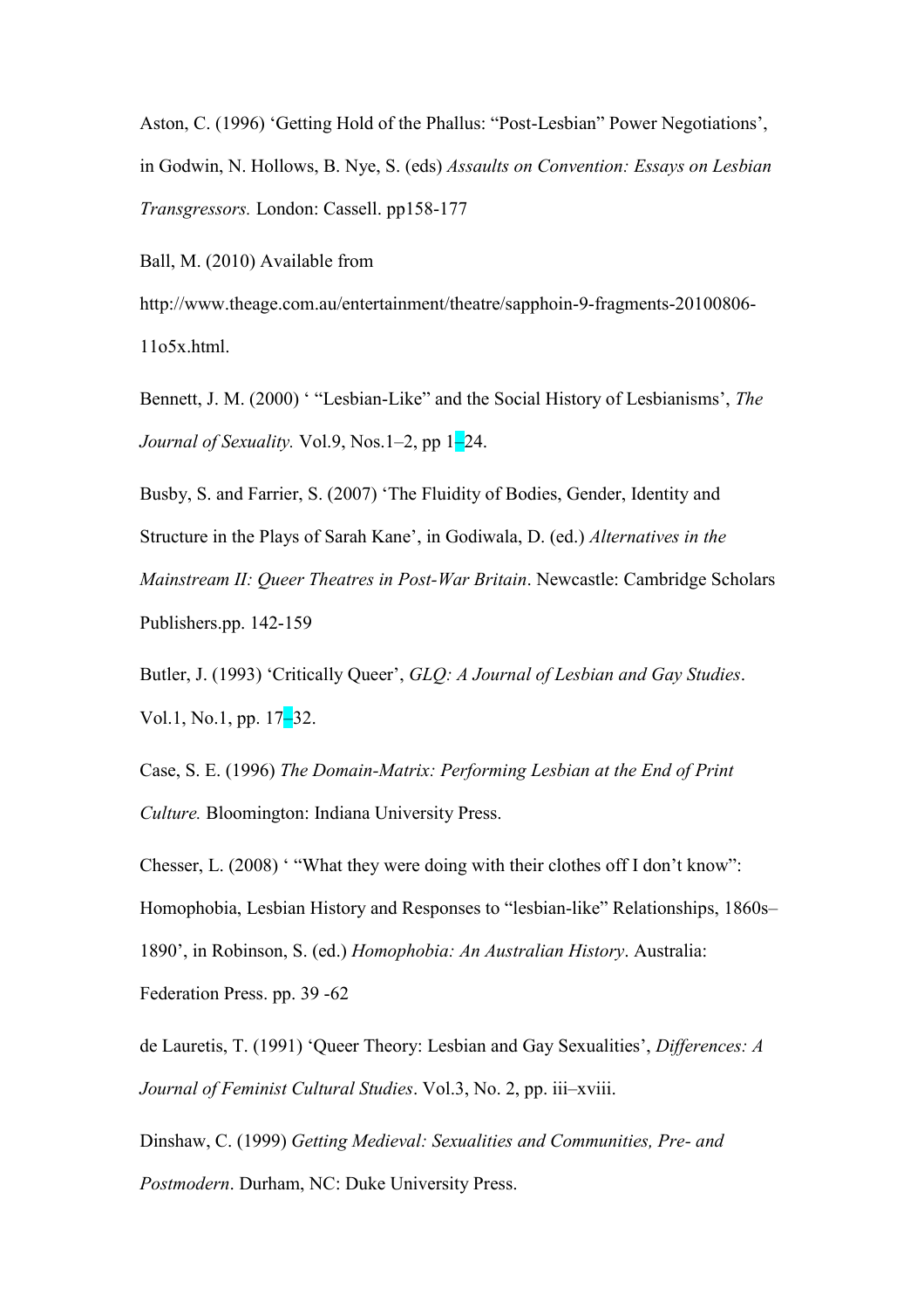Dolan, J. (1988) *The Feminist Spectator as Critic*. Ann Arbor: University of Michigan Press.

Donoghue, E. (1998) *Ladies and Gentlemen*. Dublin: New Island Press.

Donoghue, E. (2001) 'I Know My Own Heart', in Leeney, C. (ed.) *Seen and Heard: Six New Plays by Irish Women*. Dublin: Carysfort Press. pp.99-160

Eastman, H. (2012) *Sappho … in 9 fragments*. [Performance viewed 18 July 2012, Greenwich Theatre, London].

Edelman, L. (2004) *No Future: Queer Theory and the Death Drive*. Durham, NC: Duke University Press.

Faderman, L. (2001) *Surpassing the Love of Men: Romantic Friendship and Love Between Women from the Renaissance to the Present*. New York: Harper Collins.

Freccero, C. (2011) 'The Queer Time of the Lesbian Premodern', in Giffney, N. Sauer, M. Watt D. (eds) *The Lesbian Premodern*. Basingstoke: Palgrave Macmillian. pp.61 -74

Freeman, E. (2000) 'Packing History, Count(er)ing Generations', *New Literary History*. Vol.31, No.4, pp. 727–44.

Freeman, E. (2007) 'Introduction', *GLQ: A Journal of Lesbian and Gay Studies*. Vol.13, Nos.2–3, pp. 159–76.

Freeman, E. (2010) *Time Binds: Queer Temporalities, Queer Histories*. Durham, NC: Duke University Press.

Garber, L. (2011) 'Necessity is the Invention of Lesbians', in Giffney, N. Sauer, M. Watt D. (eds) *The Lesbian Premodern*. Basingstoke: Palgrave Macmillian. pp. 187 - 192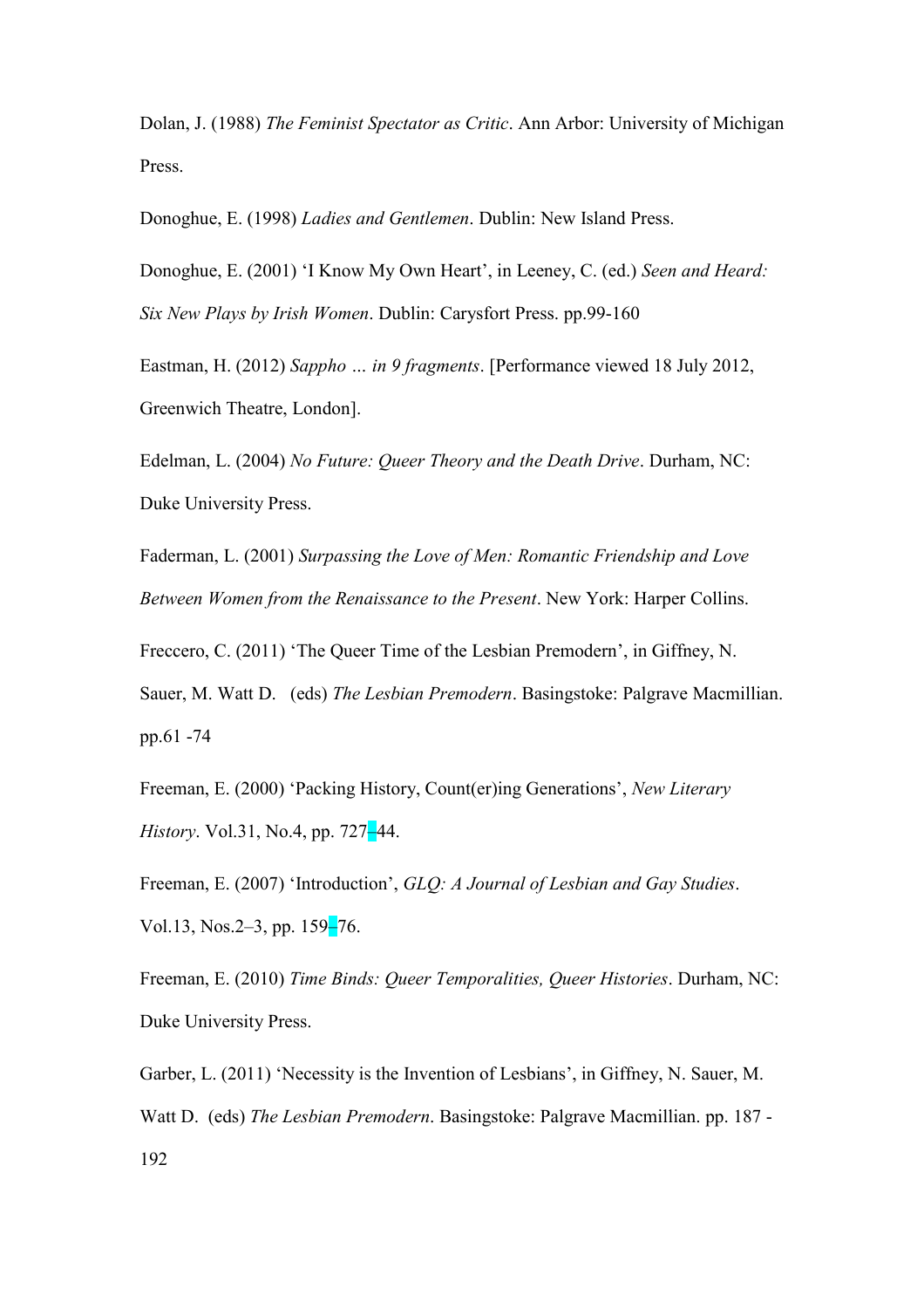Giffney, N. *et al.* (2011) 'Introduction: The Lesbian Premodern', in Giffney, N. Sauer, M. Watt D. (eds) *The Lesbian Premodern*. Basingstoke: Palgrave Macmillian. pp. 1 - 20

Goldberg, J. and Menon, M. (2005) 'Queering History', *PMLA*. Vol.120, No.5, pp. 1608–17.

Halberstam, J. (1998) *Female Masculinity.* Durham, NC: Duke University Press.

Halberstam, J. (2005) *In a Queer Time and Place*. New York: New York University Press.

Halberstam, J. (2011) *The Queer Art of Failure.* Durham, NC: Duke University Press.

Janaczewska, N. (1997) 'Historia', in Schafer, E. (ed.) *Australian Women's Drama: Texts and Feminisms*. Australia: Currency Press. pp.255-284.

Jennings, R. (2007) *A Lesbian History of Britain: Love and Sex Between Women Since 1500*. California: Greenwood Publishing.

Montgomery Griffiths, J. (2010) *Sappho … in 9 fragments*. Sydney: Currency Plays. Philpott, L. (2014) *The Trouble with Harry.* London: Oberon Books.

PoMo Freakshow (2012) *RADCLYFFE*. [Performance viewed 6 November 2012, Royal Vauxhall Tavern, London].

Sang, T. D. (2003) *The Emerging Lesbian: Female Same-Sex Desire in Modern China*. Chicago: University of Chicago Press.

Sedgwick, E. K. (1990) *Epistemology of the Closet*. Berkeley: University of California Press.

Sullivan, N. (2003) *A Critical Introduction to Queer Theory*. New York: New York University Press.